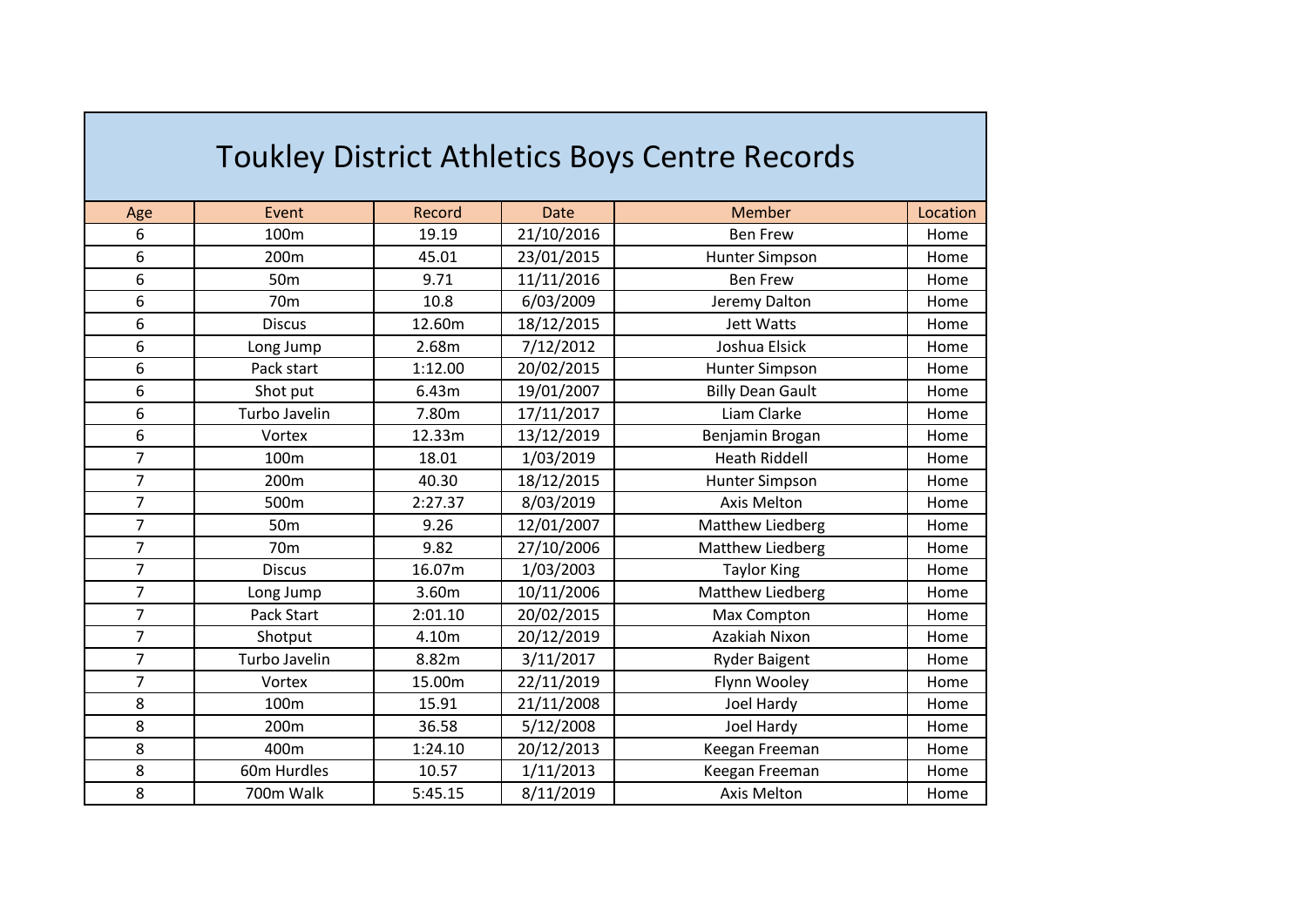| 8  | 70 <sub>m</sub>   | 11.04   | 21/11/2014 | Elijah Falconer                | Home |
|----|-------------------|---------|------------|--------------------------------|------|
| 8  | <b>Discus</b>     | 14.68m  | 30/10/2015 | <b>Enda Connolly</b>           | Home |
| 8  | Flexi Bar HJ      |         | 23/11/2018 | Nixon Berry                    | Home |
| 8  | Long Jump         | 3.27m   | 1/12/2017  | Marley Brown                   | Home |
| 8  | Pack start        | 2:10.00 | 16/10/2015 | <b>Travis Eagleton</b>         | Home |
| 8  | Shotput           | 6.54m   | 4/12/2015  | Tametea Topia/Enda Connolly    | Home |
| 8  | Turbo Javelin     | 10.98m  | 2/03/2018  | Marley Brown                   | Home |
| 9  | 100m              | 15.41   | 23/01/2015 | Keegan Freeman                 | Home |
| 9  | 1100m             | 5:26.67 | 13/12/2019 | Nixon Berry                    | Home |
| 9  | 200m              | 33.84   | 20/02/2015 | Keegan Freeman                 | Home |
| 9  | 400m              | 1:21.40 | 6/03/2015  | Keegan Freeman                 | Home |
| 9  | 60m Hurdles       | 10.52   | 23/01/2009 | Nicholas Harmsen               | Home |
| 9  | 700m Walk         | 4:34.40 | 6/02/2015  | Brayden Murphy/ Keegan Freeman | Home |
| 9  | 70 <sub>m</sub>   | 13.13   | 24.01-2020 | Nixon Berry                    | Home |
| 9  | 800m              | 3:03.40 | 13/03/2015 | Keegan Freeman                 | Home |
| 9  | <b>Discus</b>     | 17.01m  | 16/02/2018 | Mitchell Robinson              | Home |
| 9  | Fly Hi Javelin    | 10.76m  | 3/11/2017  | <b>Brodie Cowan</b>            | Home |
| 9  | High Jump         | 1.08m   | 6/03/2015  | Elijah Falconer/Keegan Freeman | Home |
| 9  | High Jump Scissor | 1.07m   | 18/11/2016 | Tametea Topia                  | Home |
| 9  | long Jump         | 3.80m   | 14/11/2014 | Keegan Freeman                 | Home |
| 9  | Shot put          | 6.90m   | 29/10/2016 | <b>Travis Eagleton</b>         | Home |
| 10 | 100m              | 14.83   | 16/10/2015 | Keegan Freeman                 |      |
| 10 | 1100m             | 4:54.24 | 21/02/2020 | <b>Bodhi Jenkins</b>           |      |
| 10 | 1100m Walk        | 7:31.19 | 28/02/2020 | Bodhi Jenkins                  |      |
| 10 | 1500m             | 6:01.00 | 27/02/2009 | lleyton Ivimy                  |      |
| 10 | 200m              | 31.32   | 18/12/2015 | Keegan Freeman                 |      |
| 10 | 400m              | 1:18.62 | 27/01/2017 | <b>Vincent Hottes</b>          |      |
| 10 | 60m Hurdles       | 10.48   | 19/12/2008 | <b>Tyson Fletcher</b>          |      |
| 10 | 70 <sub>m</sub>   | 9.70    | 23/11/2007 | <b>Jake Sanders</b>            |      |
| 10 | 800m              | 2:56.84 | 20/01/2017 | <b>Vincent Hottes</b>          |      |
| 10 | <b>Discus</b>     | 21.46m  | 3/02/2017  | Joshua Elsick                  |      |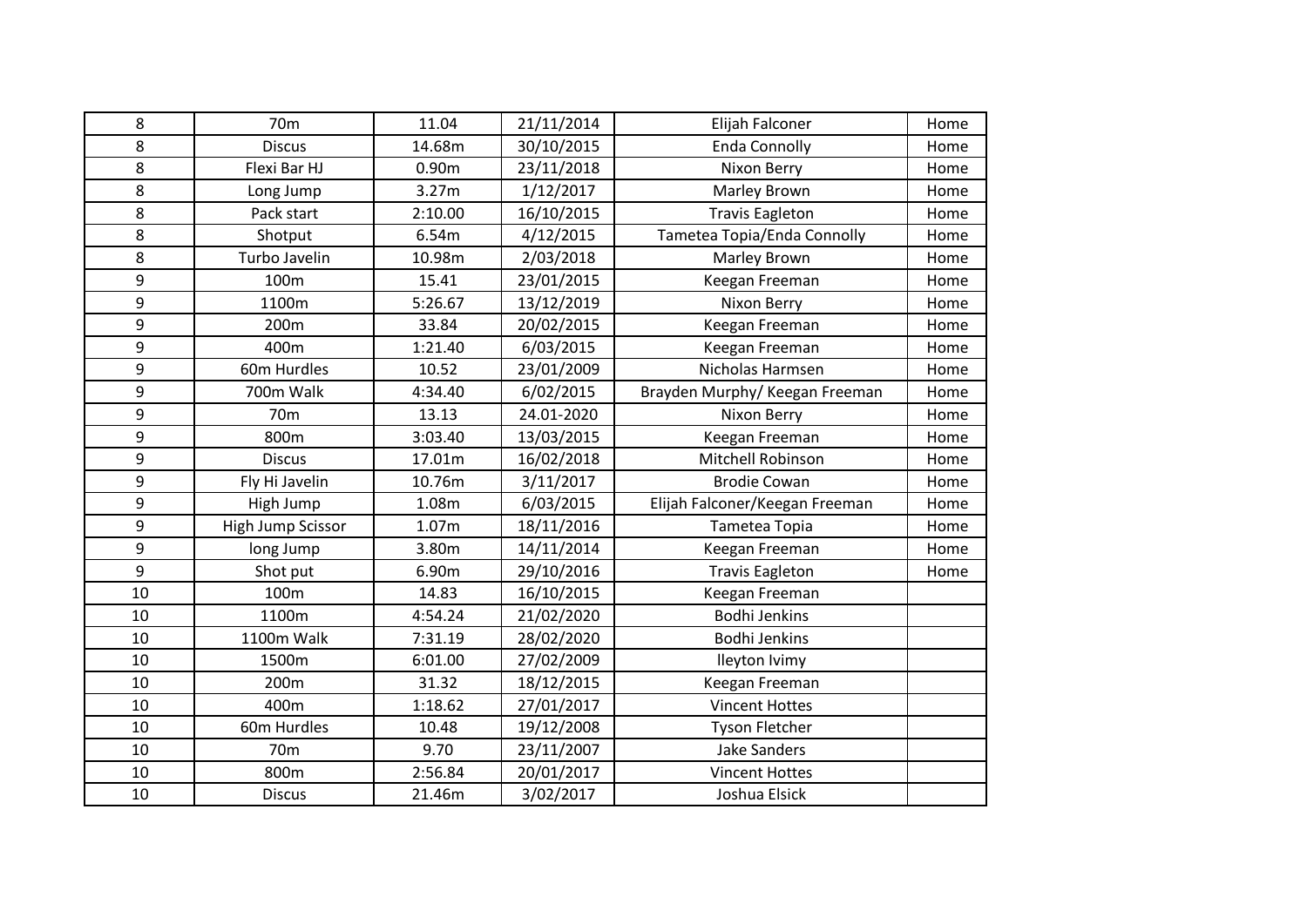| 10 | Fly Hi Javelin    | 14.32m  | 9/11/2018  | Cooper Chudleigh                |  |
|----|-------------------|---------|------------|---------------------------------|--|
| 10 | High Jump         | 1.18m   | 18/12/2015 | Keegan Freeman                  |  |
| 10 | High Jump Scissor | 1.20m   | 18/11/2016 | <b>Vincent Hottes</b>           |  |
| 10 | Long Jump         | 3.90m   | 12/11/2010 | Keegan Freeman/Zachery Jamieson |  |
| 10 | Shot put          | 8.96m   | 2/03/2007  | Dale Martin                     |  |
| 11 | 100m              | 14.11   | 11/11/2016 | Keegan Freeman                  |  |
| 11 | 1100m Walk        | 7:26.43 | 18/10/2019 | <b>Brodie Cowan</b>             |  |
| 11 | 1500m             | 6:00.30 | 4/03/2011  | Nicholas Harmsen                |  |
| 11 | 200m              | 31.74   | 28/10/2016 | Keegan Freeman                  |  |
| 11 | 400m              | 1:12.83 | 16/03/2018 | <b>Vincent Hottes</b>           |  |
| 11 | 60m Hurdles       | 9.95    | 19/12/2008 | Luca McDermott/Luke Adamo       |  |
| 11 | 70 <sub>m</sub>   | 10.60   | 22/11/2019 | Mitchell Robinson               |  |
| 11 | 800m              | 2:53.60 | 2/03/2018  | <b>Vincent Hottes</b>           |  |
| 11 | 80m Hurdles       | 17.43   | 28/02/2020 | Mitchell Robinson               |  |
| 11 | <b>Discus</b>     | 23.00m  | 21/02/2020 | Mitchell Robinson               |  |
| 11 | High Jump         | 1.32m   | 29/01/2010 | <b>Tyson Fletcher</b>           |  |
| 11 | Javelin           | 21.24m  | 17/11/2017 | Joshua Elsick                   |  |
| 11 | Long Jump         | 4.20m   | 20/12/2019 | <b>Brodie Cowan</b>             |  |
| 11 | Shotput           | 9.20m   | 1/12/2017  | Joshua Elsick                   |  |
| 11 | Triple Jump       | 8.92m   | 4/11/2016  | Keegan Freeman                  |  |
| 12 | 100m              | 13.45   | 1/12/2017  | Liam Coles                      |  |
| 12 | 1500m             | 5:35.80 | 10/11/2017 | Hamish Duggan                   |  |
| 12 | 1500m walk        | 9:44.59 | 1/12/2017  | Logan Tull                      |  |
| 12 | 200m              | 29.28   | 15/12/2017 | Liam Coles                      |  |
| 12 | 400m              | 1:09.86 | 3/11/2017  | Liam Coles                      |  |
| 12 | 60m Hurdles       | 10.69   | 17/11/2017 | Liam Coles                      |  |
| 12 | 70 <sub>m</sub>   | 11.56   | 13/03/2020 | Landen Belgre                   |  |
| 12 | 800m              | 2:47.31 | 15/03/2019 | <b>Vincent Hottes</b>           |  |
| 12 | 80m Hurdles       | 20.55   | 18/10/2019 | <b>Tristan Vorwerk</b>          |  |
| 12 | <b>Discus</b>     | 26.10m  | 17/11/2017 | Lachlan Burton                  |  |
| 12 | High Jump         | 1.46m   | 15/12/2017 | Lachlan Burton                  |  |
|    |                   |         |            |                                 |  |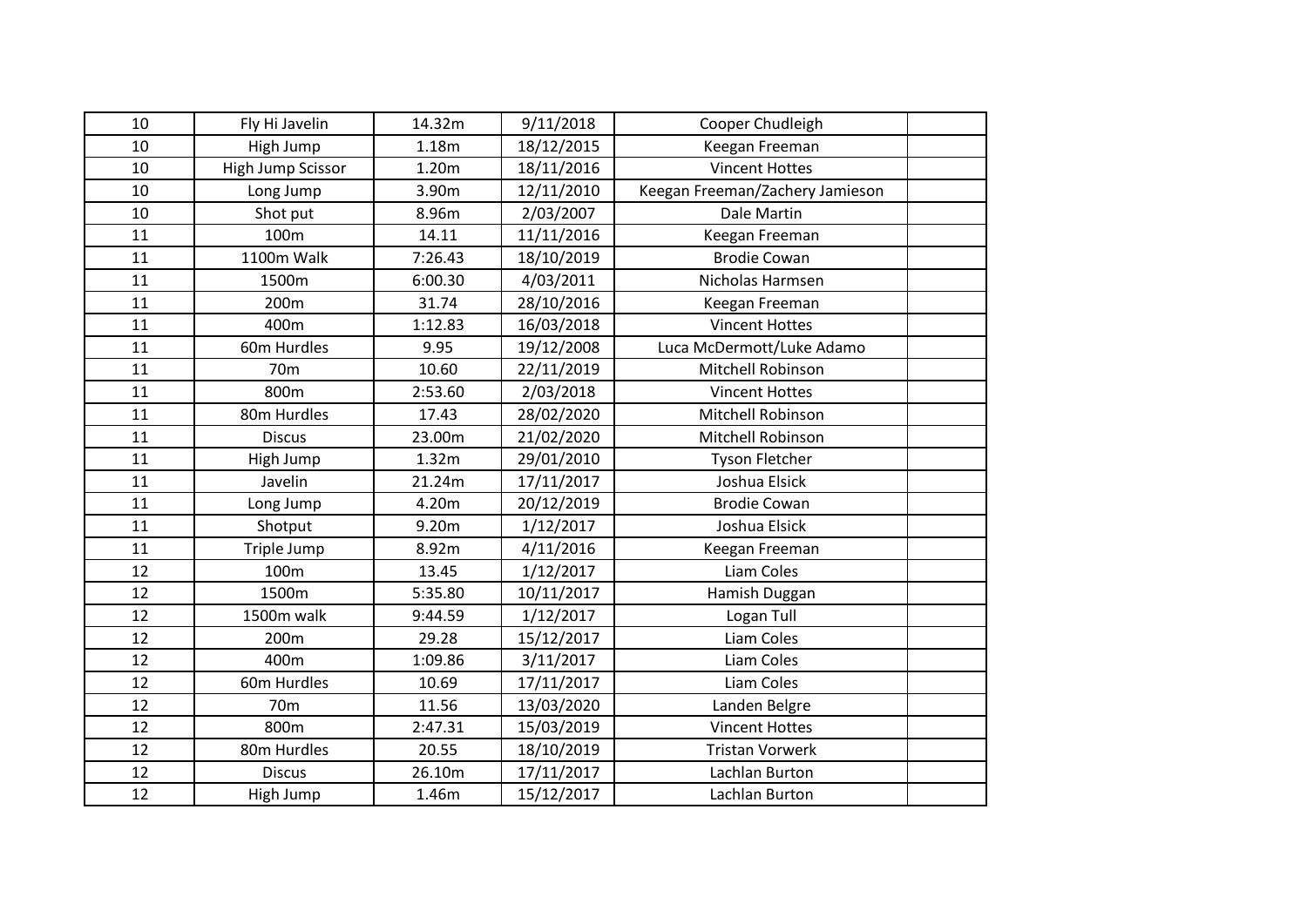| 12 | Javelin       | 24.13m   | 2/02/2018  | Keegan Freeman        |  |
|----|---------------|----------|------------|-----------------------|--|
| 12 | Long Jump     | 4.62m    | 1/03/2019  | <b>Vincent Hottes</b> |  |
| 12 | Shot put      | 10.25m   | 13/10/2017 | Lachlan Burton        |  |
| 12 | Triple Jump   | 10.02m   | 16/02/2018 | Liam Coles            |  |
| 13 | 100m          | 12.62    | 1/03/2019  | Liam Coles            |  |
| 13 | 1500m         | 5:45.10  | 11/01/2013 | Nicholas Harmsen      |  |
| 13 | 1500m walk    | 9:55.40  | 19/12/2014 | Nicholas Bignall      |  |
| 13 | 200m          | 27.79    | 15/02/2019 | Liam Coles            |  |
| 13 | 200m Hurdles  | 31.65    | 18/01/2019 | Liam Coles            |  |
| 13 | 3000m         | 17:17.06 | 13/03/2020 | Joshua Elsick         |  |
| 13 | 400m          | 1:06.00  | 7/12/2012  | Nicholas Harmsen      |  |
| 13 | 800m          | 2:46.00  | 19/10/2012 | Nicholas Harmsen      |  |
| 13 | 80m Hurdles   | 13.35    | 11/01/2019 | Liam Coles            |  |
| 13 | <b>Discus</b> | 28.90m   | 6/03/2015  | Nicholas Bignall      |  |
| 13 | High Jump     | 1.50m    | 9/11/2018  | Liam Coles            |  |
| 13 | Javelin       | 21.96    | 8/03/2019  | Liam Coles            |  |
| 13 | Long Jump     | 5.25m    | 26/10/2018 | Liam Coles            |  |
| 13 | Shot put      | 10.28m   | 18/10/2019 | Joshua Elsick         |  |
| 13 | Triple Jump   | 11.03m   | 23/11/2018 | Liam Coles            |  |
| 14 | 100m          | 11.88    | 1/11/2019  | Liam Coles            |  |
| 14 | 1500m         | 5:01.83  | 10/11/2017 | Liam Jessop           |  |
| 14 | 1500m Walk    | 10:34.30 | 23/10/2015 | Nicholas Bignall      |  |
| 14 | 200m          | 25.52    | 1/11/2019  | Liam Coles            |  |
| 14 | 200m Hurdles  | 28.94    | 22/11/2019 | Liam Coles            |  |
| 14 | 400m          | 1:05.93  | 10/01/2020 | Liam Coles            |  |
| 14 | 800m          | 2:39.40  | 15/02/2013 | <b>Jack Cooper</b>    |  |
| 14 | 90m Hurdles   | 14.11    | 8/11/2019  | Liam Coles            |  |
| 14 | <b>Discus</b> | 39.34m   | 26/02/2016 | Nicholas Bignall      |  |
| 14 | High Jump     | 1.61     | 10/01/2020 | Liam Coles            |  |
| 14 | Javelin       | 29.83m   | 30/10/2015 | Nicholas Bignall      |  |
| 14 | Long Jump     | 5.75m    | 24/01/2020 | Liam Coles            |  |
|    |               |          |            |                       |  |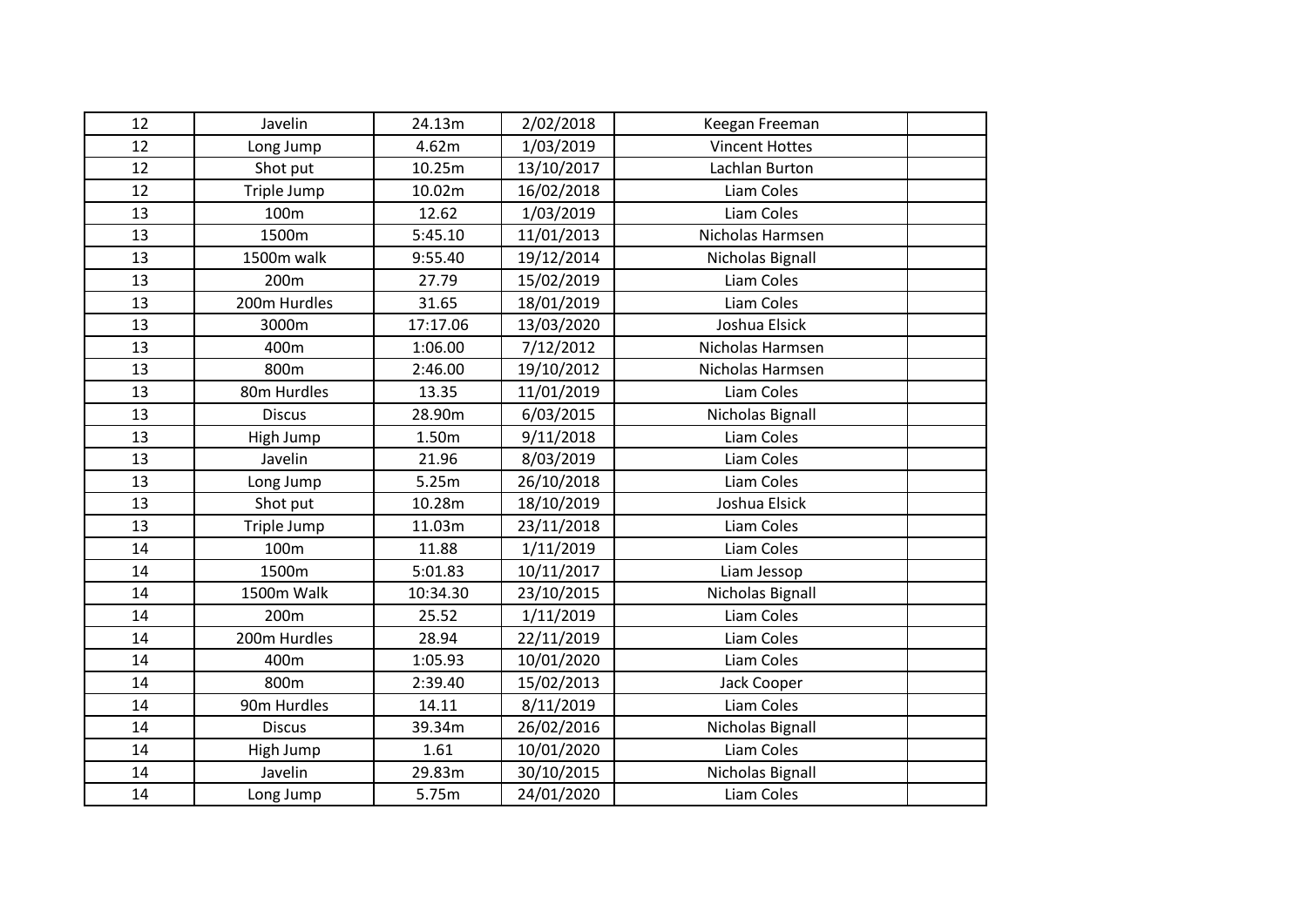| 14 | Shot put      | 11.77m   | 28/02/2020 | Nathan Peterson  |  |
|----|---------------|----------|------------|------------------|--|
| 14 | Triple Jump   | 10.85m   | 11/10/2019 | Liam Coles       |  |
| 15 | 100m          | 12.43    | 11/11/2016 | Nicholas Bignall |  |
| 15 | 100m Hurdles  | 18.90    | 4/11/2016  | Nicholas Bignall |  |
| 15 | 1500m         | 5:17.40  | 14/03/2014 | Jack Cooper      |  |
| 15 | 1500m Walk    | 12:34.54 | 9/11/2018  | Max Barsby       |  |
| 15 | 200m          | 27.22    | 28/10/2016 | Nicholas Bignall |  |
| 15 | 200m Hurdles  | 32.97    | 25/11/2016 | Nicholas Bignall |  |
| 15 | 300m Hurdles  | 37.24    | 26/10/2018 | Max Barsby       |  |
| 15 | 400m          | 1:06.20  | 2/11/2012  | Lachlan Nowland  |  |
| 15 | 800m          | 2:49.40  | 30/11/2012 | Lachlan Nowland  |  |
| 15 | 80m Hurdles   | 14.22    | 14/11/2008 | Aaron Wark       |  |
| 15 | <b>Discus</b> | 46.04m   | 11/11/2016 | Nicholas Bignall |  |
| 15 | High Jump     | 1.42m    | 25/01/2019 | Max Barsby       |  |
| 15 | Javelin       | 32.35m   | 24/02/2017 | Nicholas Bignall |  |
| 15 | Long Jump     | 4.73m    | 4/11/2016  | Nicholas Bignall |  |
| 15 | Shot put      | 12.69m   | 25/11/2016 | Nicholas Bignall |  |
| 15 | Triple Jump   | 10.36m   | 15/03/2019 | Max Barsby       |  |
| 16 | 100m          | 15.69    | 10/10/2014 | Dane Priest      |  |
| 16 | 100m Hurdles  | 22.40    | 14/11/2014 | Dane Priest      |  |
| 16 | 1500m         | 6:01.20  | 19/12/2014 | Dane Priest      |  |
| 16 | 200m          | 33.78    | 27/02/2015 | Dane Priest      |  |
| 16 | 200m Hurdles  | 41.97    | 24/10/2014 | Dane Priest      |  |
| 16 | 400m          | 1:28.00  | 10/10/2014 | Dane Priest      |  |
| 16 | 800m          | 2.58.00  | 28/11/2014 | Dane Priest      |  |
| 16 | <b>Discus</b> | 13.79m   | 10/10/2014 | Dane Priest      |  |
| 16 | High Jump     | 1.10m    | 10/10/2014 | Dane Priest      |  |
| 16 | Javelin       | 16.16m   | 7/11/2014  | Dane Priest      |  |
| 16 | Long Jump     | 3.76m    | 19/12/2014 | Dane Priest      |  |
| 16 | Shot put      | 5.42m    | 24/10/2015 | Dane Priest      |  |
| 16 | Triple Jump   | 7.32m    | 13/03/2015 | Dane Priest      |  |
|    |               |          |            |                  |  |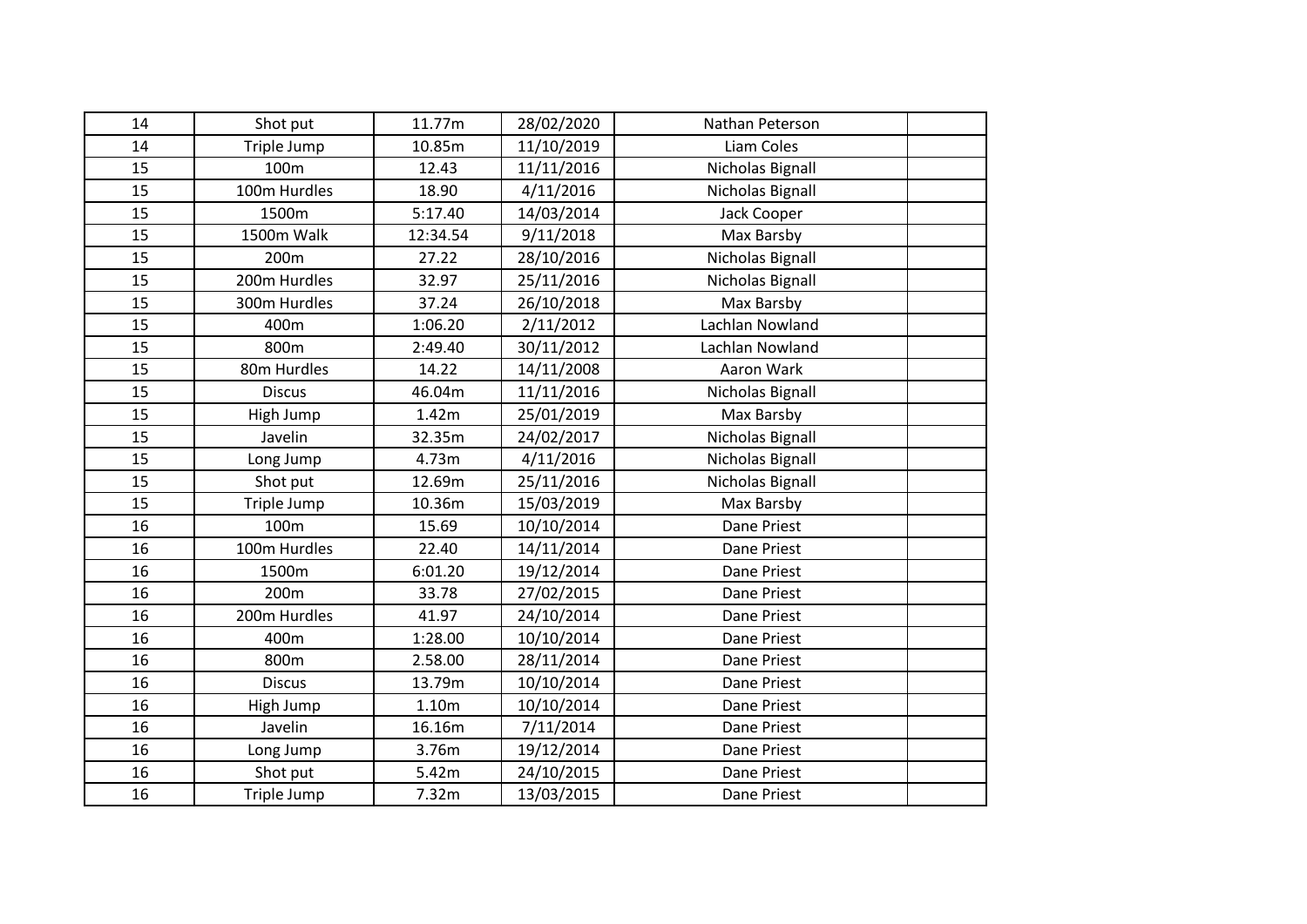| 17 | 100m          | 12.06             | 1/11/2019  | Samuel Mudge     |
|----|---------------|-------------------|------------|------------------|
| 17 | 100m Hurdles  | 15.98             | 28/02/2020 | Max Barsby       |
| 17 | 110m Hurdles  | 18.02             | 8/11/2019  | Max Barsby       |
| 17 | 1500m         | 5:08.52           | 21/02/2020 | Logan Cook       |
| 17 | 1500m Walk    | 9:58.01           | 10/01/2020 | Max Barsby       |
| 17 | 200m          | 25.80             | 1/11/2019  | Logan Cook       |
| 17 | 200m Hurdles  | 30.01             | 25/10/2019 | Max Barsby       |
| 17 | 3000m         | 10:48.99          | 28/02/2020 | Logan Cook       |
| 17 | 300m Hurdles  | 45.94             | 22/11/2019 | Logan Cook       |
| 17 | 400m          | 1:03.66           | 10/01/2020 | Logan Cook       |
| 17 | 800m          | 2:27.33           | 24/01/2020 | Logan Cook       |
| 17 | <b>Discus</b> | 42.59m            | 13/10/2017 | Nicholas Bignall |
| 17 | High Jump     | 1.67 <sub>m</sub> | 24/01/2020 | Samuel Mudge     |
| 17 | Javelin       | 34.90m            | 1/12/2017  | Nicholas Bignall |
| 17 | Long Jump     | 5.68m             | 13/03/2020 | Samuel Mudge     |
| 17 | Shot put      | 11.53m            | 27/10/2017 | Nicholas Bignall |
| 17 | Triple Jump   | 12.08m            | 28/02/2020 | Max Barsby       |
|    |               |                   |            |                  |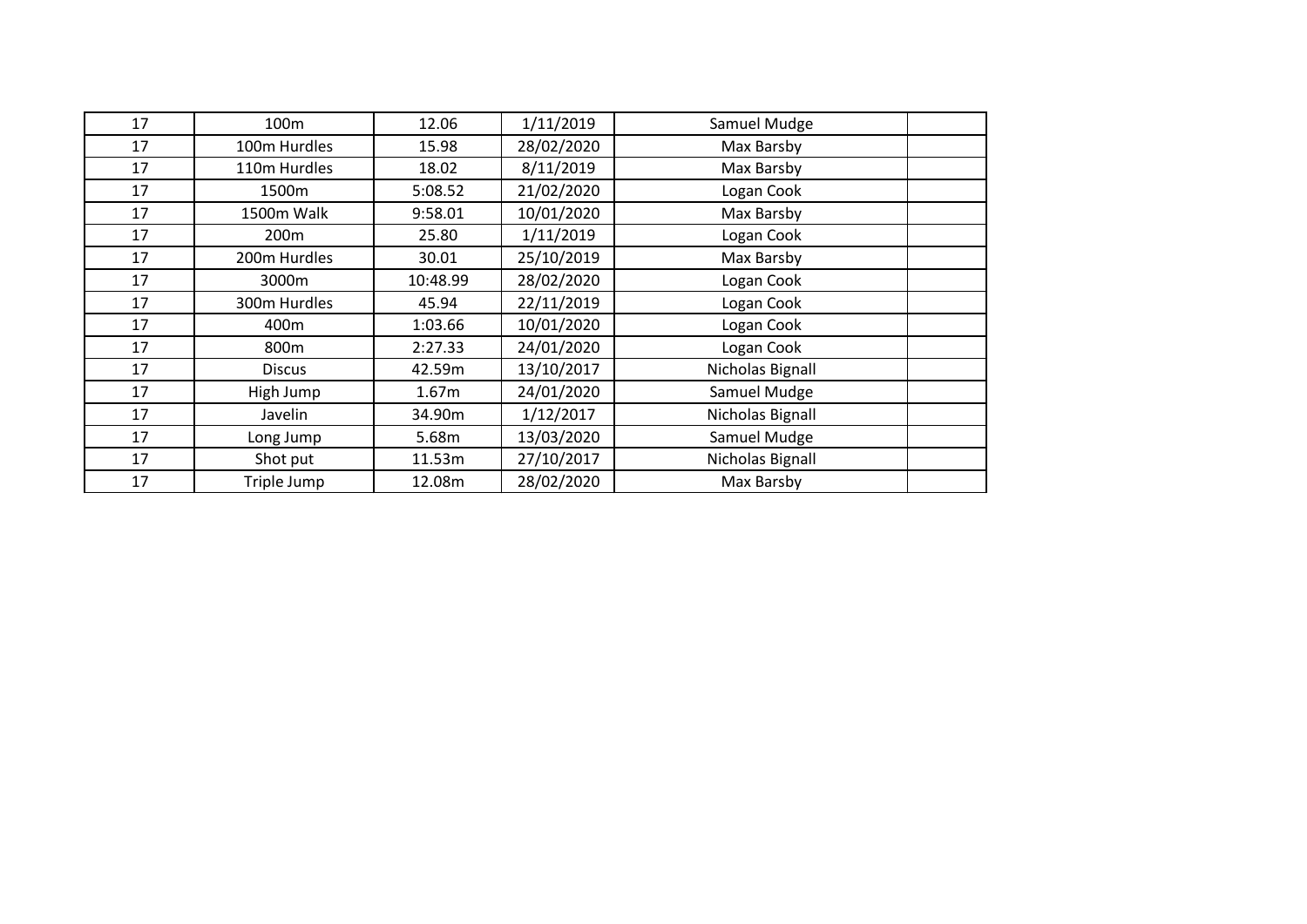|                  |                 |         |             | <b>Toukley District Athletics Girls Centre Records</b> |          |
|------------------|-----------------|---------|-------------|--------------------------------------------------------|----------|
| Age              | Event           | Record  | <b>Date</b> | Member                                                 | Location |
| 6                | 100m            | 18.09   | 11/03/16    | Alissa McNair                                          |          |
| 6                | 200m            | 45.49   | 25/11/16    | Rylee Freeman                                          |          |
| 6                | 50 <sub>m</sub> | 10.19   | 11/11/16    | Charli Morrison                                        |          |
| $\boldsymbol{6}$ | 70 <sub>m</sub> | 10.30   | 6/03/09     | <b>Charlotte Coleman</b>                               |          |
| 6                | <b>Discus</b>   | 8.85m   | 7/12/18     | <b>Emma Shiels</b>                                     |          |
| 6                | Long Jump       | 2.51m   | 20/12/13    | Alexandra Taylor                                       |          |
| 6                | Pack Start      | 1:11.49 | 18/11/16    | Rylee Freeman                                          |          |
| 6                | Shot put        | 6.57m   | 2/11/18     | Emma Shiels                                            |          |
| 6                | Turbo Javelin   | 6.80m   | 19/10/18    | <b>Emma Shiels</b>                                     |          |
| $\boldsymbol{6}$ | Vortex          | 8.60m   | 11/11/16    | <b>Rylee Freeman</b>                                   |          |
| $\overline{7}$   | 100m            | 17.73   | 23/01/09    | <b>Emily Omeara</b>                                    |          |
| $\overline{7}$   | 200m            | 42.71   | 15/03/19    | <b>Ebony Potts</b>                                     |          |
| $\overline{7}$   | 500m            | 2:14.34 | 8/03/19     | <b>Ebony Potts</b>                                     |          |
| $\overline{7}$   | 50 <sub>m</sub> | 9.61    | 20/12/19    | <b>Emma Shiels</b>                                     |          |
| $\overline{7}$   | 70 <sub>m</sub> | 10.08   | 6/02/09     | Elizabeth Adamo                                        |          |
| $\overline{7}$   | <b>Discus</b>   | 11.39m  | 15/02/13    | Sami Nowland                                           |          |
| $\overline{7}$   | Long Jump       | 2.73m   | 10/01/20    | Emma Shiels                                            |          |
| $\overline{7}$   | Pack Start      | 2:04.62 | 13/12/19    | <b>Emma Shiels</b>                                     |          |
| $\overline{7}$   | Shot put        | 4.74m   | 13/12/19    | <b>Emma Shiels</b>                                     |          |
| $\overline{7}$   | Turbo Javelin   | 7.09m   | 16/03/18    | Rylee Freeman                                          |          |
| $\overline{7}$   | Vortex          | 14.41m  | 13/12/19    | <b>Emma Shiels</b>                                     |          |
| 8                | 100m            | 16.23   | 23/01/15    | Mla Curphey                                            |          |
| 8                | 200m            | 37.33   | 23/02/07    | Alyssa Lee                                             |          |
| 8                | 400m            | 1:31.10 | 18/12/09    | <b>Madeline Hart</b>                                   |          |
| 8                | 60m Hurdles     | 12.43   | 23/01/09    | Kaitlyn Ivimy                                          |          |
| 8                | 700m Walk       | 5:28.74 | 28/02/20    | <b>Ebony Potts</b>                                     |          |
| 8                | 70 <sub>m</sub> | 10.78   | 7/11/14     | Mia Curphey                                            |          |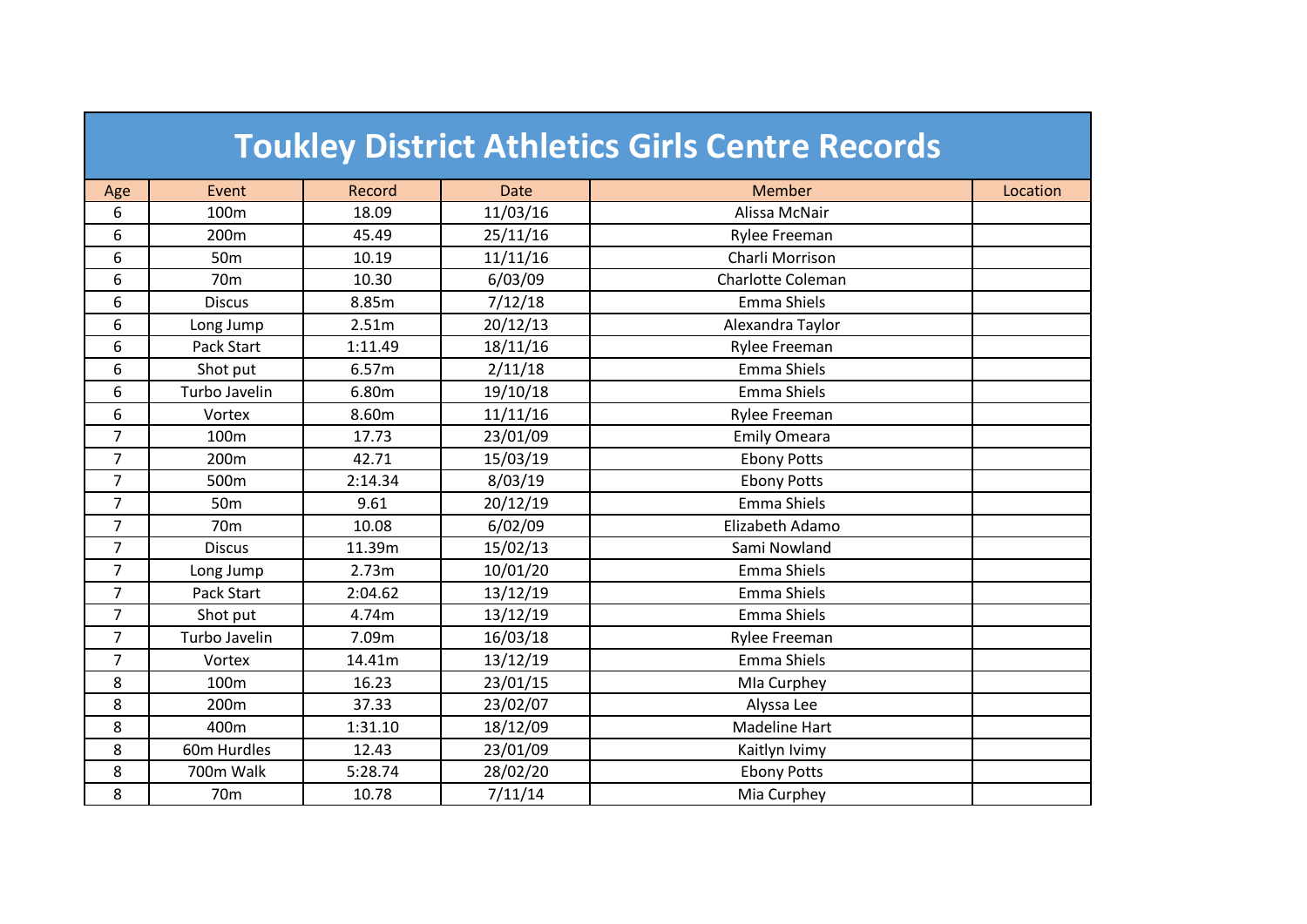| 8  | <b>Discus</b>     | 10.65m            | 16/02/18 | Te Ana Topia                 |              |
|----|-------------------|-------------------|----------|------------------------------|--------------|
| 8  | Long Jump         | 3.35m             | 17/12/11 | Karlee Eele                  |              |
| 8  | Pack Start        | 2:21.30           | 16/10/15 | Sophie Sita                  |              |
| 8  | Shot put          | 5.66m             | 20/10/06 | <b>Sharnee Davis</b>         |              |
| 8  | Turbo Javelin     | 9.46m             | 2/03/18  | Te Ana Topia                 |              |
| 9  | 100m              | 16.59             | 23/10/15 | Mia Cross                    |              |
| 9  | 1100m             | 4:56.88           | 13.12/19 | Rose Domotor                 |              |
| 9  | 200m              | 35.73             | 18/12/15 | Mia Cross                    |              |
| 9  | 400m              | 1:26.88           | 8/11/19  | Rose Domotor                 |              |
| 9  | 60m Hurdles       | 11.52             | 27/11/15 | Mia Cross                    |              |
| 9  | 700m Walk         | 4:34.00           | 6/02/15  | Georgia McCarthy             |              |
| 9  | 70 <sub>m</sub>   | 10.23             | 27/11/09 | Skylar Barratt-Wilson        |              |
| 9  | 800m              | 3:12.92           | 25/10/19 | Rose Domotor                 |              |
| 9  | Fly Hi Javelin    | 9.93m             | 6/10/17  | <b>Bridget Drury</b>         |              |
| 9  | High Jump         | 1.12m             | 4/03/16  | Mia Tongue                   |              |
| 9  | High Jump Scissor | 1.01m             | 2/11/18  | Ashlyn Hanson                |              |
| 9  | Long Jump         | 3.15m             | 20/12/13 | Amelia Carty                 |              |
| 9  | Shot put          | 5.53m             | 20/10/11 | Keira Jukes & Cassidy Peters |              |
| 10 | 100m              | 15.45             | 23/01/15 | Grace Heinemann              |              |
| 10 | 1100m             | 5:34.42           | 13/12/19 | Charli Cowan                 |              |
| 10 | 1100m Walk        | 8:03.30           | 3/12/14  | Madeleine Hart               |              |
| 10 | 1500m             | 6:27.20           | 14/11/08 | Rebecca Brown                |              |
| 10 | 200m              | 32.70             | 25/02/12 | Madeleine Hart               | $\mathbf{v}$ |
| 10 | 400m              | 1:20.10           | 3/12/11  | <b>Madeleine Hart</b>        |              |
| 10 | 60m Hurdles       | 12.35             | 1/11/13  | Mackenzie Freeman            |              |
| 10 | 70 <sub>m</sub>   | 10.65             | 17/12/11 | Madeleine Hart               |              |
| 10 | 800m              | 2:58.22           | 8/03/19  | <b>Addison Berry</b>         |              |
| 10 | <b>Discus</b>     | 16.34m            | 4/12/09  | Julia Herman                 |              |
| 10 | Fly Hi Javelin    | 12.42m            | 21/02/20 | Ashlyn Hanson                |              |
| 10 | High Jump         | 1.10 <sub>m</sub> | 5/11/11  | Madeleine Hart               |              |
| 10 | High Jump Scissor | 1.18m             | 28/10/16 | <b>Brandy Simpson</b>        |              |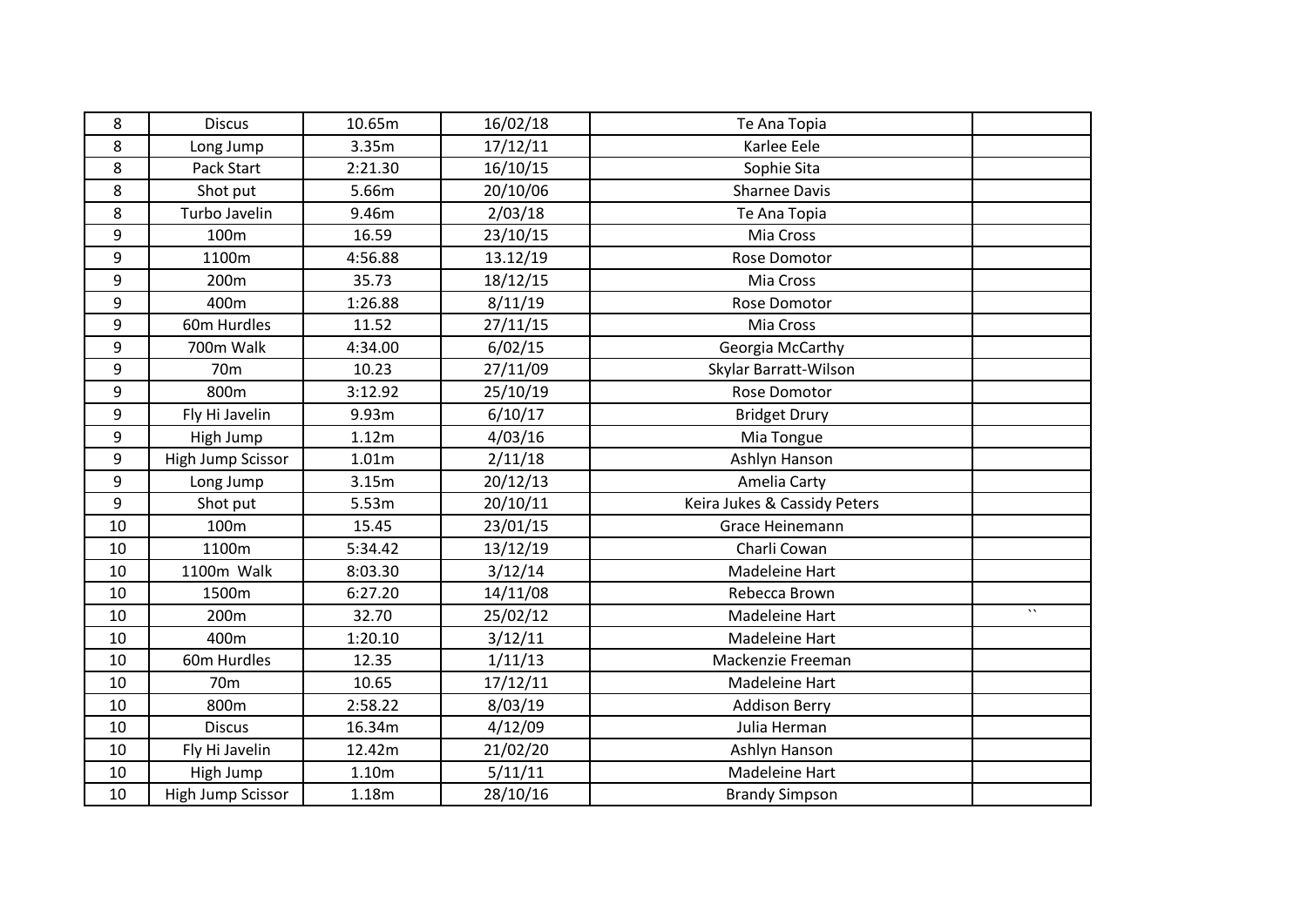| 10 | Long Jump       | 3.93m            | 19/12/14 | Amelia Carty           |
|----|-----------------|------------------|----------|------------------------|
| 10 | Shot put        | 6.36m            | 15/02/13 | Abigia Barrett         |
| 11 | 100m            | 14.66            | 16/03/18 | Kirra Vaughan          |
| 11 | 1100m Walk      | 7:49.20          | 3/12/11  | Jade Kroemer           |
| 11 | 1500m           | 6:06.20          | 14/03/08 | Kallee Richardson      |
| 11 | 200m            | 31.94            | 20/12/19 | <b>Addison Berry</b>   |
| 11 | 400m            | 1:19.10          | 7/03/08  | Kallee Richardson      |
| 11 | 70 <sub>m</sub> | 10.87            | 22/11/19 | <b>Addison Berry</b>   |
| 11 | 800m            | 3:07.00          | 29/02/08 | Kallee Richardson      |
| 11 | 80m Hurdles     | 14.52            | 8/11/19  | Kaitlyn Keating-Hewitt |
| 11 | <b>Discus</b>   | 18.57m           | 4/12/15  | Grace Heinemann        |
| 11 | High Jump       | 1.23m            | 10/01/20 | <b>Addison Berry</b>   |
| 11 | Javelin         | 13.56m           | 3/02/17  | <b>Tarni Eagleton</b>  |
| 11 | Long Jump       | 3.73m            | 2/03/18  | <b>Summer Baigent</b>  |
| 11 | Shot put        | 7.36m            | 17/10/14 | <b>Georgia Tomlins</b> |
| 11 | Triple Jump     | 7.54m            | 16/02/18 | <b>Summer Baigent</b>  |
| 12 | 100m            | 14.37            | 11/01/08 | Joanna Walker          |
| 12 | 1500m           | 6:06.20          | 1/11/13  | Kyra Powell-Caffyn     |
| 12 | 1500m Walk      | 10:36.30         | 3/12/11  | Kaylah Kroemer         |
| 12 | 200m            | 29.98            | 13/10/17 | Saffia McDermott       |
| 12 | 400m            | 1:13.30          | 7/03/08  | Joanna Walker          |
| 12 | 60m Hurdles     | 11.02            | 19/12/08 | Kallee Richardson      |
| 12 | 70 <sub>m</sub> | 12.85            | 24/01/20 | Lilly McFadden         |
| 12 | 800m            | 2:59.20          | 29/02/08 | Joanna Walker          |
| 12 | 80m Hurdles     | 21.26            | 18/10/19 | Lilly McFadden         |
| 12 | <b>Discus</b>   | 20.07m           | 21/10/19 | Mia Watts              |
| 12 | High Jump       | 1.33m            | 19/10/18 | <b>Summer Baigent</b>  |
| 12 | Javelin         | 17.85m           | 3/11/17  | <b>Tarni Eagleton</b>  |
| 12 | Long Jump       | 3.8 <sub>m</sub> | 11/01/08 | Joanna Walker          |
| 12 | Shot put        | 8.99             | 11/02/12 | Piper Nowland          |
| 12 | Triple Jump     | 8.33m            | 15/03/19 | <b>Summer Baigent</b>  |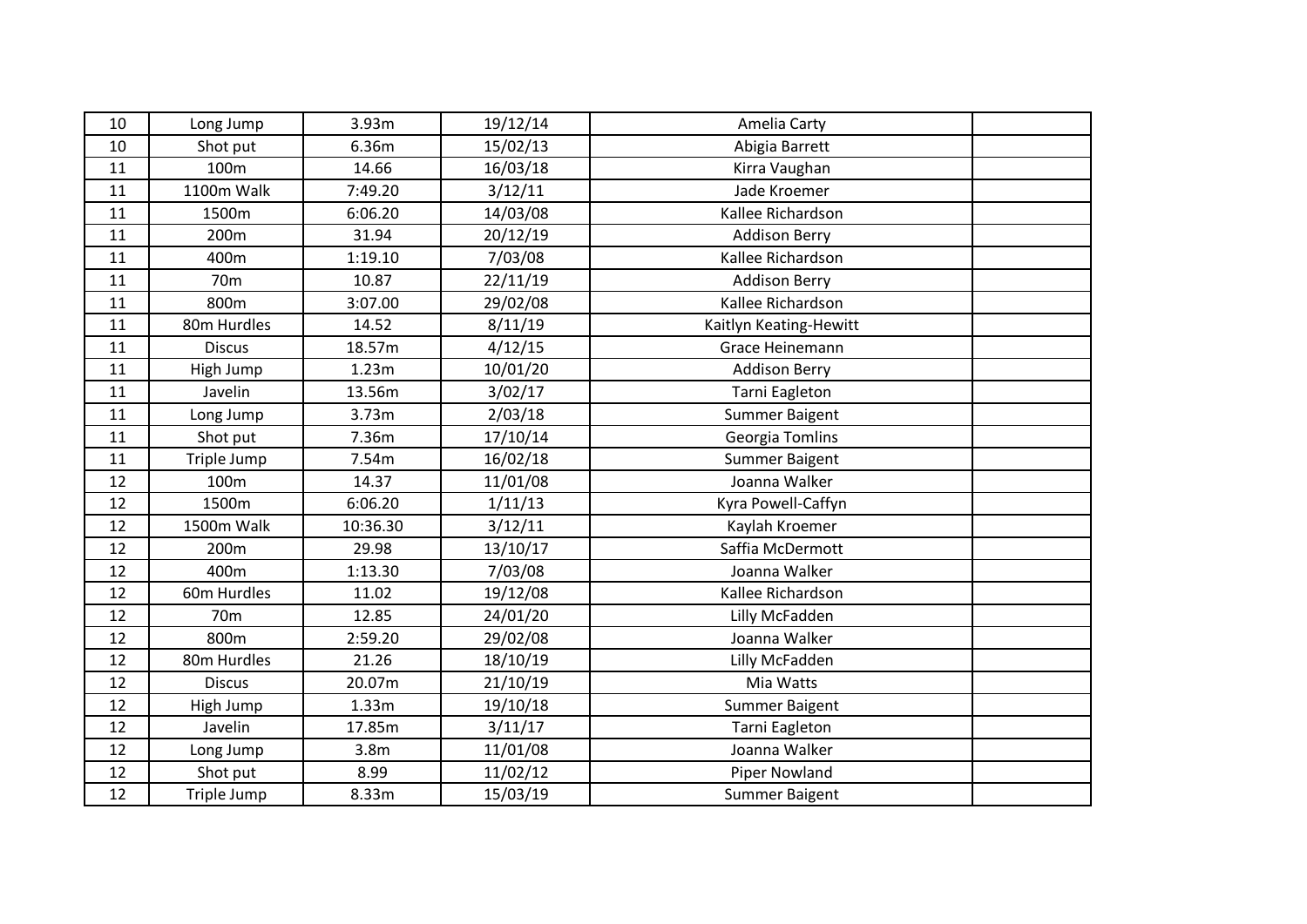| 13 | 100m          | 13.29    | 21/10/16 | Angie Faulks            |
|----|---------------|----------|----------|-------------------------|
| 13 | 1500m Walk    | 11:07.24 | 25/10/19 | Summer Baigent          |
| 13 | 200m          | 29.82    | 27/02/15 | <b>Courtney Doyle</b>   |
| 13 | 200m Hurdles  | 34.70    | 4/11/16  | Angie Faulks            |
| 13 | 3000m         | 16:10.80 | 13/03/20 | <b>Summer Baigent</b>   |
| 13 | 400m          | 1:09.00  | 6/03/15  | <b>Courtney Doyle</b>   |
| 13 | 800m          | 2:55.10  | 25/10/13 | Jade Kroemer            |
| 13 | 80m Hurdles   | 14.96    | 23/11/12 | <b>Piper Nowland</b>    |
| 13 | <b>Discus</b> | 27.89m   | 8/02/13  | <b>Piper Nowland</b>    |
| 13 | High Jump     | 1.42m    | 10/01/20 | <b>Summer Baigent</b>   |
| 13 | Javelin       | 18.51m   | 25/01/13 | Katie-Lee Harris        |
| 13 | Long Jump     | 4.18m    | 22/01/10 | Kallee Richardson       |
| 13 | Shot put      | 9.91m    | 14/11/08 | Courtney Cook           |
| 13 | Triple Jump   | 9.25m    | 21/02/20 | Summer Baigent          |
| 14 | 100m          | 13.36    | 23/11/07 | Luen Richardson         |
| 14 | 1500m         | 5:51.70  | 10/11/17 | <b>Elizabeth Thomas</b> |
| 14 | 1500m Walk    | 10:32.17 | 2/02/18  | Anika Vaughan           |
| 14 | 200m          | 28.05    | 13/10/17 | <b>Elizabeth Thomas</b> |
| 14 | 200m Hurdles  | 36.02    | 19/01/18 | <b>Elizabeth Thomas</b> |
| 14 | 3000m         | 16:41.17 | 13/03/20 | Kirra Vaughan           |
| 14 | 400m          | 1:11.30  | 31/10/08 | Lauren Kane             |
| 14 | 800m          | 2:55.30  | 7/11/14  | Jade Kroemer            |
| 14 | 80m Hurdles   | 12.65    | 4/03/11  | Kallee Richardson       |
| 14 | <b>Discus</b> | 21.94m   | 11/11/16 | Lilly-Ann Campbell      |
| 14 | High Jump     | 1.43m    | 17/11/17 | Mackenzie Freeman       |
| 14 | Javelin       | 25.29m   | 25/01/13 | Rebecca Owen            |
| 14 | Long Jump     | 4.14m    | 6/02/19  | <b>Tara Hottes</b>      |
| 14 | Shot put      | 8.19m    | 6/12/13  | <b>Emily Teale</b>      |
| 14 | Triple Jump   | 9.15m    | 13/10/17 | Mackenzie Freeman       |
| 15 | 100m          | 13.33    | 25/10/19 | Saffia McDermott        |
| 15 | 1500m         | 6:09.10  | 24/10/14 | Kaylah Kroemer          |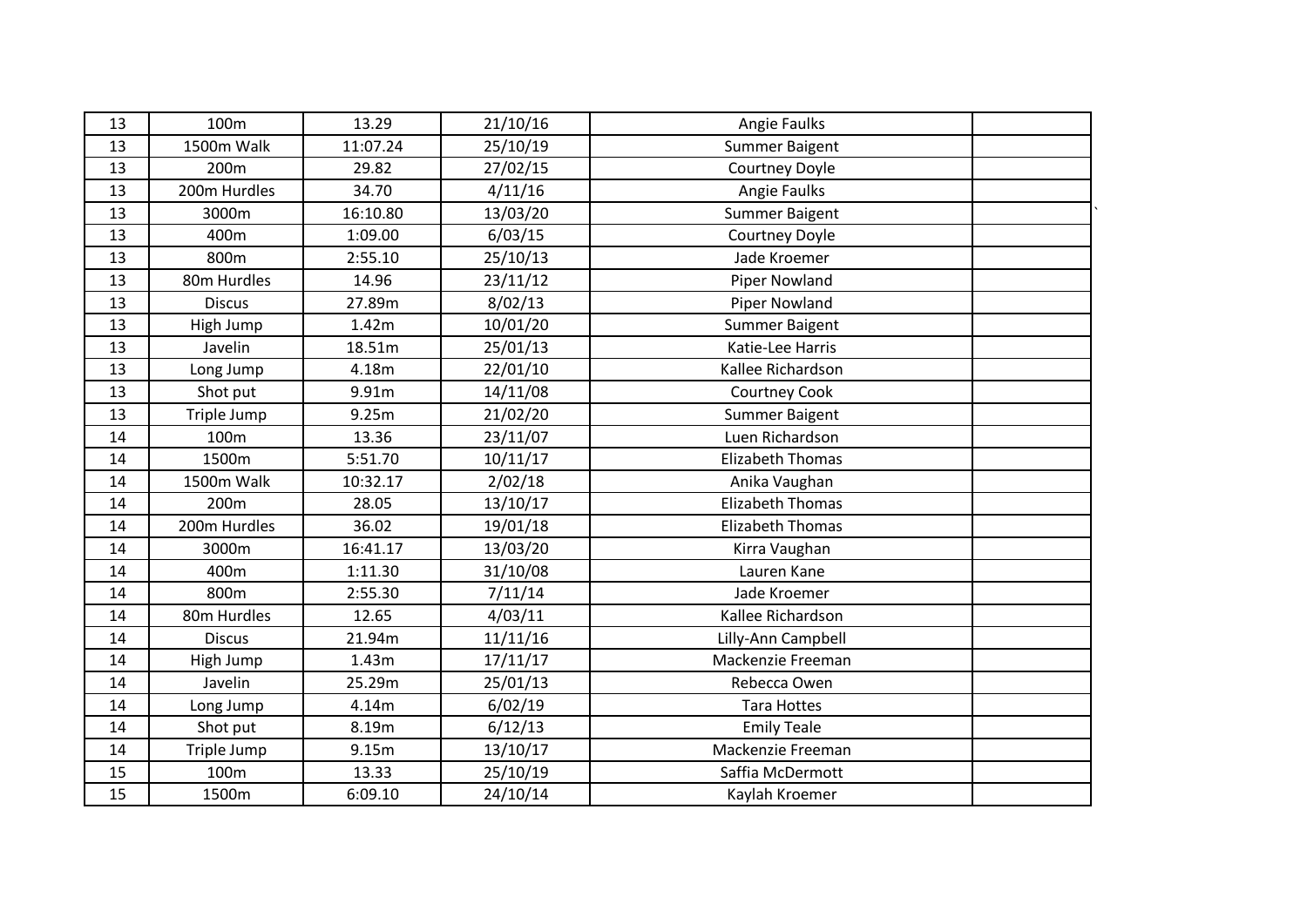| 15 | 1500m Walk       | 10:02.30 | 19/12/14              | <b>Justine Priest</b> |
|----|------------------|----------|-----------------------|-----------------------|
| 15 | 200 <sub>m</sub> | 29.47    | 13/03/20              | <b>Tara Hottes</b>    |
| 15 | 200m Hurdles     | 34.66    | 17/12/11              | Kallee Richardson     |
| 15 | 300m Hurdles     | 1:01.47  | 22/11/19              | <b>Tara Hottes</b>    |
| 15 | 400m             | 1:15.62  | 28/02/20              | <b>Tara Hottes</b>    |
| 15 | 800m             | 3:01.03  | 25/10/19              | <b>Tara Hottes</b>    |
| 15 | 80m Hurdles      | 16.16    | 4/12/09               | Erica Laverty         |
| 15 | 90m Hurdles      | 18.11    | 14/02/14              | Gelila Barrett        |
| 15 | <b>Discus</b>    | 28.62m   | 16/02/18              | Lilly-Ann Campbell    |
| 15 | High Jump        | 1.35m    | 29/10/11              | Kallee Richardson     |
| 15 | Javelin          | 19.00m   | 17/11/17              | Lilly-Ann Campbell    |
| 15 | Long Jump        | 4.40m    | 25/02/12              | Kallee Richardson     |
| 15 | Shot put         | 8.85m    | 2/02/18               | Lilly-Ann Campbell    |
| 15 | Triple Jump      | 9.55m    | 28/02/20              | <b>Tara Hottes</b>    |
| 16 | 100m             | 13.56    | 21/11/14              | <b>Gelila Barrett</b> |
| 16 | 100m Hurdles     | 17.82    | 11/01/13              | Kallee Richardson     |
| 16 | 1500m            | 8:10.30  | 19/02/16              | Kaylah Kroemer        |
| 16 | 1500m Walk       | 11:07.20 | 5/02/16               | <b>Justine Priest</b> |
| 16 | 200 <sub>m</sub> | 31.02    | 19/10/12              | Kallee Richardson     |
| 16 | 200m Hurdles     | 36.19    | 24/10/14              | Gelila Barrett        |
| 16 | 400m             | 1:15.10  | $\frac{1}{3}$ 1/10/14 | <b>Gelila Barrett</b> |
| 16 | 800m             | 3:08.10  | 30/10/15              | Kaylah Kroemer        |
| 16 | 80m Hurdles      | 17.17    | 14/11/08              | Natasha Quinn         |
| 16 | <b>Discus</b>    | 20.31m   | 26/02/16              | <b>Emily Teale</b>    |
| 16 | High Jump        | 1.47m    | 8/02/13               | Kallee Richardson     |
| 16 | Javelin          | 16.27m   | 30/10/15              | <b>Justine Priest</b> |
| 16 | Long Jump        | 4.22m    | 23/11/12              | Kallee Richardson     |
| 16 | Shot put         | 7.47m    | 19/02/16              | <b>Emily Teale</b>    |
| 16 | Triple Jump      | 10.07m   | 25/01/13              | Kallee Richardson     |
| 17 | 100m             | 14.10    | 19/10/18              | Anika Vaughan         |
| 17 | 100m Hurdles     | 18.83    | 11/01/19              | Anika Vaughan         |